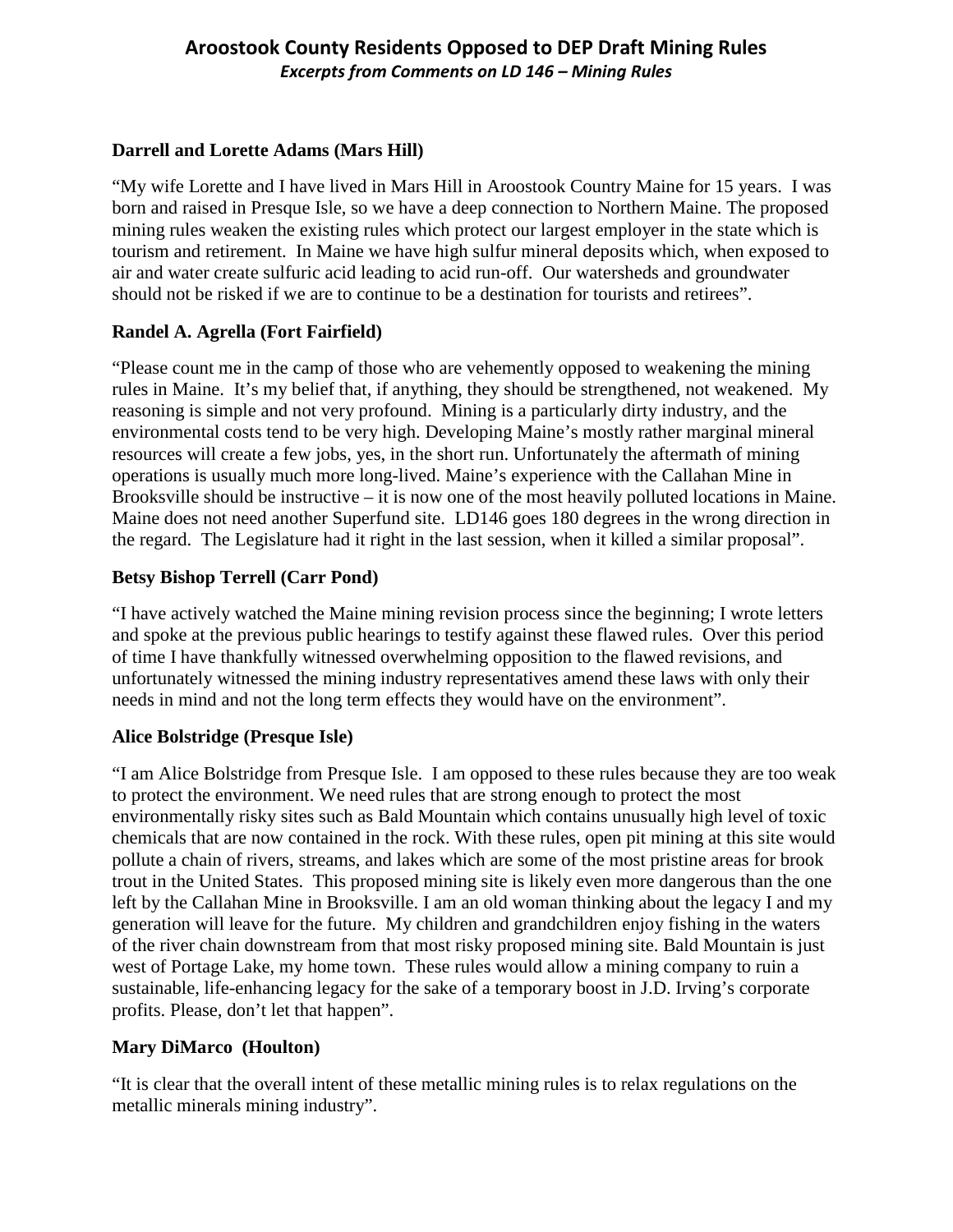## **Ward Gerow (Presque Isle)**

"I am very concerned that these weak mining rules would allow mining corporations to pollute our water and harm our woods and wildlife in Aroostook County for centuries. L.D. 146 as it stands would facilitate the permitting of a particularly problematic metal mining site that contains high levels of sulfur and arsenic compounds that very likely would leach into the ground contaminating streams, aquifers, and the woods. I am concerned about the unrealistic and wildly exaggerated jobs claims for projects like Bald Mountain. Similar mining projects elsewhere have led to a relatively small number of long-time jobs and a somewhat larger number of temporary jobs during start-up. Thousands of Maine people need our state's healthy environment to make their living and provide for their families. Guides, commercial fishermen, and sporting camp owners all depend on Maine's clean water and abundant fish and wildlife. Mining pollution is a grave threat to these resources and should not be risked for a handful of new jobs".

## **Jim and Megan Gerritsen (Bridgewater)**

"I'm Jim Gerritsen. My family and I grow Maine Certified Seed Potatoes in Aroostook County. I'm here today to testify in opposition to LD 146. We are adamantly opposed to the weakening of Maine's mining regulations. We have farmed for 39 years in the unorganized territory of Central Aroostook Country. Our isolated seed farm is located 40 miles Southeast of Bald Mountain. In our 36 square mile township – Township D, Range 2 – there are just eight residents: six are in our family. Our children were born in the Unorganized Territory. They've been raised with a land ethic. They know the most important work they can do is make the land better for their children, just as my wife and I have done for them. Their choice to live in Maine is a quality of life issue. They like the woods and the freedom and the purity. That's why we oppose LD 146. Weakening existing mining regulations is bad policy. It will hurt everyone in Maine. Our priority must always be protecting Maine's environment. To be successful – and to continue to be a great place to live and great state to visit – Maine must maintain very strict limits on groundwater pollution. The Maine Legislature acted correctly last year when it overwhelmingly defeated this same proposal. I urge your Committee to lead by example and defeat LD 146".

## **John Graves (Presque Isle)**

"I urge you to not weaken mining regulations for Maine. The risk of accidents which would pollute pristine natural trout habitat is too great. The benefit of short term industrial expansion is paled by the eternity of maintenance and cleanup that would exist after any mining is finished or after a disastrous accident".

## **Gail Maynard (Woodland)**

"I am an organic beef and grain producer from Aroostook County. My family operates Orchard Hill Farm in Woodland. As a farmer, I understand the importance of healthy soil, clean air, and water quality. I want strong mining rules to protect my family and my business. Weak mining rules allowing wide spread groundwater contamination threaten the pristine aquifer underlying Bald Mountain and my home. There is an ongoing marketing campaign to promote Aroostook County as the bread basket of the northeast. The "Aroostook Brand" has a mystical quality, invoking images of abundant, healthy cropland, clean air, free flowing streams and unspoiled vistas. I ask you to consider images that might result from weak mining rules: acid mine tailing ponds, stunted fields and forests, fish kills, rivers of unnatural color. This grim picture is anything but "Business Friendly".